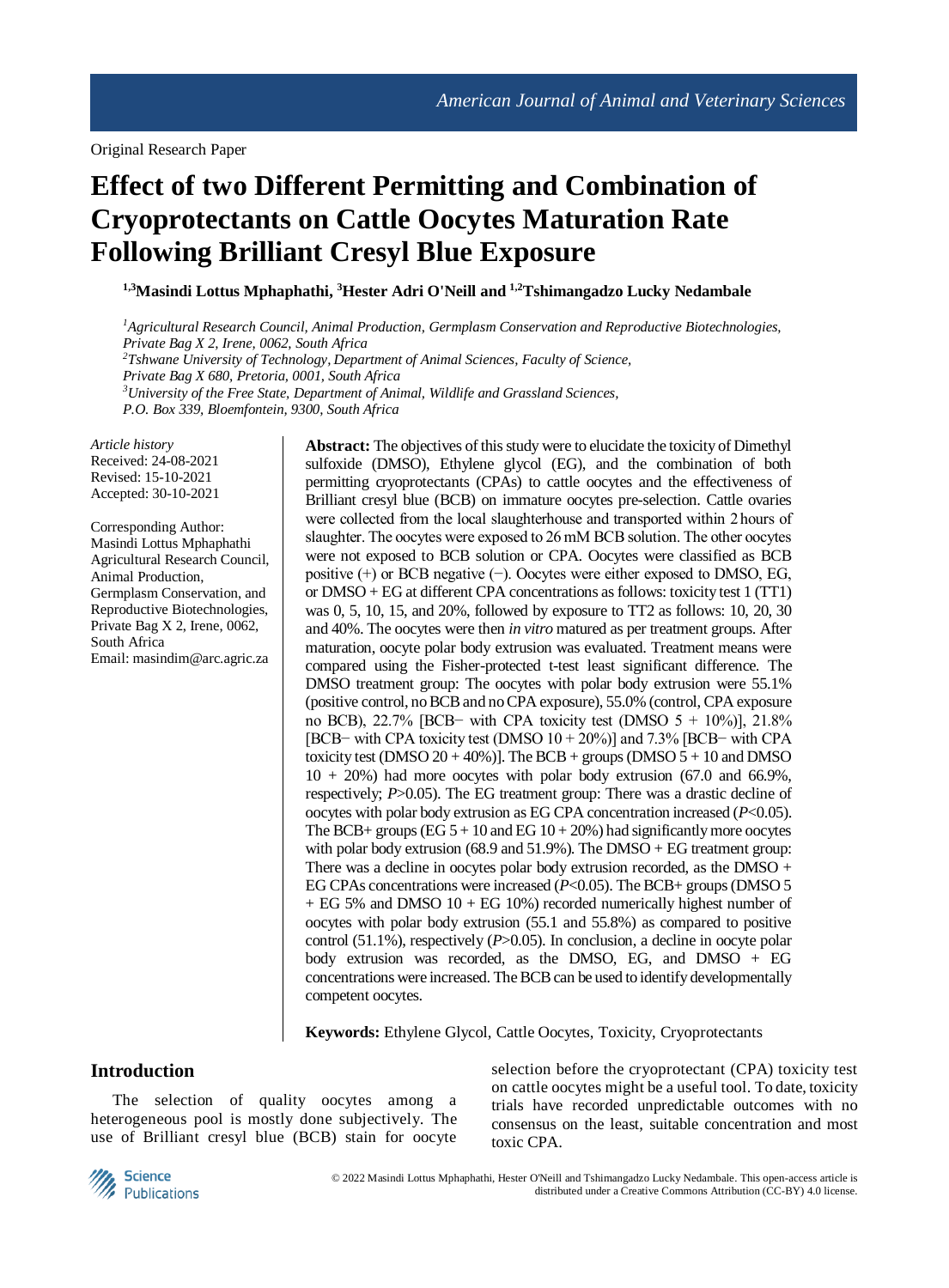The BCB stain is known to be a non-invasive methodology that allows the selection of oocytes with larger diameters amongst a heterogeneous pool (Catala *et al*., 2011). Despite the overall positive results obtained with BCB selection for oocytes, the effectiveness of this test is still controversial, to date (Piras *et al*., 2020). The BCB test determines the intracellular activity of glucose-6-phosphate dehydrogenase (G6PDH), a pentose phosphate pathway enzyme that gradually decreases its activity as oocytes reach their growth phase. The BCB dye can be reduced by G6PDH activity, therefore oocytes that have reached their growth phase cannot reduce BCB to a colorless compound and exhibit a blue-colored cytoplasm. However, growing oocytes are expected to have a high level of G6PDH activity and be able to reduce the blue compound, resulting in a colorless oocyte cytoplasm (Catala *et al*., 2011; Lee *et al*., 2020).

*In vitro* maturation (IVM) is probably the most critical part of the whole process of *in vitro* embryo production (Ferré *et al*., 2020; Leal *et al*., 2020). Ruminant oocytes are usually matured at  $39^{\circ}$ C under  $5\%$  CO<sub>2</sub> in a humidified atmosphere. The optimal maturation time (approximately 90% of the oocytes at the metaphase II stage) is 22-24 hours. The developmental potential of *in vivo* matured oocytes is known to be greater than that of IVM oocytes. It has been demonstrated that the *in vitro* development of *in vivo* matured oocytes is twice as high as that of IVM oocytes because important molecular changes occur during *in vivo* capacitation (Hendriksen *et al*., 2000; Dieleman *et al*., 2002; Kirillova *et al*., 2021).

Cryoprotectants (CPAs) are compounds used in cryoprotective solutions to achieve cellular dehydration and to avoid intracellular ice crystal formation upon freezing (Prentice and Anzar, 2010). The toxicity of permitting CPA has been a limiting step for the use of high CPA concentrations. This is critical to the structural integrity and the survivability of cells post cryopreservation (Whaley *et al*., 2021) and for the improvement of cryopreservation protocols for mammalian cells (Pegg, 2007; Fahy *et al*., 1987). The other strategy to deal with this issue is to use less toxic but reasonably efficient CPA (Szurek and Eroglu, 2011).

A better understanding of the mechanisms of CPA toxicity to know how to reduce its toxicity could be a breakthrough in the field of cryobiology (Best, 2015). The exposure of oocytes to very high concentrations of CPAs is known to damage oocytes/cells because of both osmotic and toxic effects (Cai *et al*., 2005; Al-Azawi *et al*., 2013). Dimethyl sulfoxide (DMSO), Ethylene glycol (EG), Glycerol, Propylene glycol, etc, are being used as permitting CPAs for oocytes (Pedro *et al*., 2005; Mahmoud and El-Sokary, 2013; Best, 2015). Evaluation of permitting CPA solution toxicity is therefore very

important prior-vitrification/cryopreservation of oocytes.

We hypothesized that DMSO and BCB+ oocytes groups will have higher percentages of oocytes with polar body extrusion following IVM. Therefore, the current study aimed to elucidate the toxicity of DMSO, EG, and the combination of  $DMSO + EG$  permitting CPA to cattle oocytes and the effectiveness of BCB stain on immature oocytes pre-selection.

# **Materials and Methods**

#### *Chemicals and Reagents*

Chemicals and reagents were purchased from Sigma Chemical Co. (St. Louis, MO, USA), unless otherwise stated. All chemicals were of analytical grade.

#### *Cattle Ovaries Collection and Oocytes Retrieval*

Heterogeneous ovaries of unknown reproductive status cattle were collected from the local slaughterhouse and transported to the laboratory in a normal saline solution (0.9%, Adcock Ingram Critical Care, Pty, Ltd, South Africa) in a thermos-flask at 37°C, within 2 hours of slaughter. The aspiration method was used to retrieve the oocytes from the ovaries. During the aspiration method, cumulus-oocyte complexes were aspirated from 2 to 7 mm diameter follicles. The disposable 18-gauge needle (Neojet, UK) was attached to the 10 mL syringe (Neomedic, UK). The follicular fluid containing oocytes was placed into a 50 mL plastic tube (Falcon) during the aspiration process, until further evaluation.

#### *Oocytes Selection by Brilliant Cresyl Blue Stain*

Immediately after collection, oocytes were washed three times in a warm solution of modified phosphate-buffered saline (mPBS) and exposed to 26 mm of BCB stain in mPBS media for 90 minutes at 38.5°C under an atmosphere of 5% CO<sup>2</sup> air with 100% humidity. The exposed cumulus-oocyte complex was then washed two times in mPBS followed by three times wash in Medium 199 (M199) + 10% fetal bovine serum (FBS) and examined under the microscope. Oocytes were either classified as BCB positive (+) with a varying degree of blue cytoplasm or BCB negative (−) with no blue cytoplasm or hypothetically growing oocytes and recorded (Ogata *et al*., 2016).

#### *Immature Oocytes Toxicity Test*

The control oocytes were not exposed to BCB solution and CPA [No BCB and No CPA exposure (positive control)]. While the other oocytes were exposed to CPA but not the BCB treatment group. The CPAs concentration for DMSO, EG, and DMSO + EG were: toxicity test 1 (TT1) was as follows 0, 5, 10, 15, and 20% and then followed by exposure to TT2 as follows 10, 20, 30, and 40% (stepwise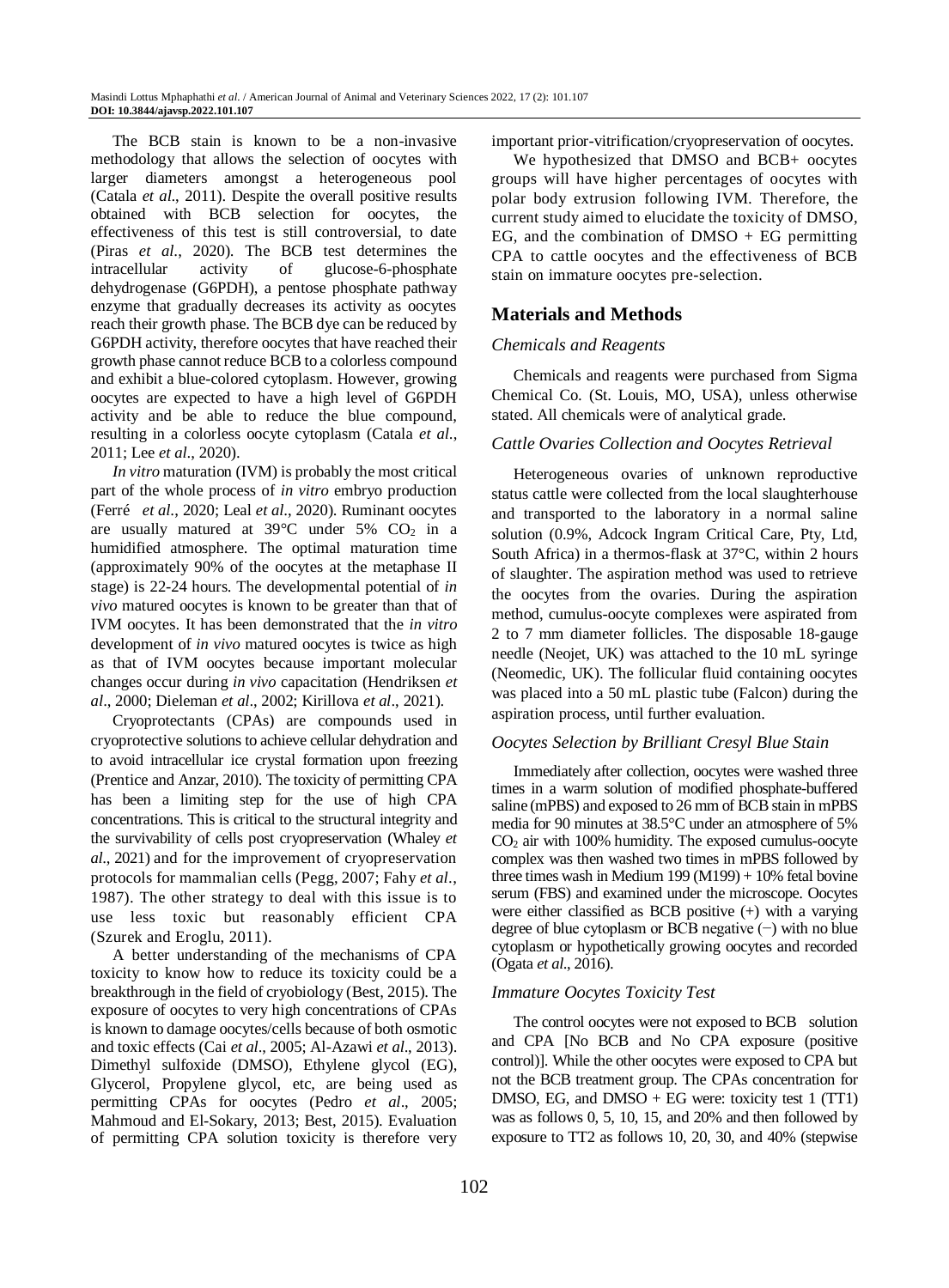increased CPAs). The oocytes were then washed three times in M199 + 10% FBS. The duration for oocytes into TT1 was 3 minutes followed by TT2 for 30 seconds.

#### *In-vitro Maturation of Oocytes and Polar Body Evaluation*

Oocytes were then subjected to IVM (M199 medium) with 10% FBS, luteinizing hormone, follicle-stimulating hormone, and estradiol hormone as per treatment groups for 22 hours at  $38.5^{\circ}$ C under an atmosphere of  $5\%$  CO<sub>2</sub>. After maturation, oocytes were removed from the maturation medium and denuded of granulosa cells by vortexing and also by gentle pipetting with a hand pipette. The oocyte's polar body extrusion was evaluated with the aid of the Oosight Imaging System (Hamilton Thorne) connected to an inverted research microscope (at 20 x magnification) and recorded.

#### *Statistical Analysis*

Data were analyzed using the statistical program GenStat at a significance level (*P*<0.05). Analysis of variance was used to establish differences in the effect of BCB stain on oocytes selection and toxicity of oocytes into different CPAs on oocytes polar body extrusion. Treatment means were separated using the Fisher's protected t-test least significant difference. The data were presented as mean  $\pm$  standard deviation.

## **Results**

## *The Effect of Different Concentrations of Dimethyl Sulfoxide Cryoprotectant on Oocytes Maturation Rate Following Brilliant Cresyl Blue Exposure*

The oocytes with polar body extrusion was 55.1%

(positive control, no BCB and no CPA exposure), 55.0% (control, CPA exposure no BCB), 22.7% [BCB− with CPA toxicity test (DMSO  $5 + 10\%$ )], 21.8% [BCB− with CPA toxicity test (DMSO  $10 + 20\%)$ ] and  $7.3\%$  [(BCB− with CPA toxicity test (DMSO  $20 + 40\%)$ ) (Table 1). The BCB+ groups (DMSO  $5 + 10\%$  and DMSO  $10 +$ 20%) had more oocytes with polar body extrusion (67.0% and 66.9%) compared with the positive control (55.1%), respectively (*P>*0.05). All the treatments groups of oocytes exposed into DMSO  $20 + 40\%$ toxicity test had the lowest polar body extrusion (ranged from 7.7 to 13.1%) recorded as compared to lower CPA concentrations (*P<*0.05). Furthermore, all the BCB− treatments groups had the lowest oocytes polar body extrusion, irrespective of DMSO concentration (*P>*0.05).

# *The Effect of Different Concentrations of Ethylene Glycol Cryoprotectant on Oocytes Maturation Rate Following Brilliant Cresyl Blue Exposure*

There was a drastic decline of oocytes with polar body extrusion as CPA concentration increased (*P*<0.05; Table 2): 40.5% (positive control, no BCB and no CPA exposure), 33.3% [control, CPA exposure (EG  $5 + 10\%)$ ), 23.1% [BCB− with CPA toxicity test (EG 5 + 10%)], 12.5% [(BCB− with CPA toxicity test (EG 10 + 20%)] and 4.9% [BCB− with CPA toxicity test (EG  $15 + 30\%)$ ). The BCB+ groups (EG  $5 + 10\%$  and EG  $10 + 20\%$ ) had significantly more oocytes with polar body extrusion (68.9 and 51.9%) as compared with the positive control  $(40.5\%)$ , respectively (*P<*0.05).

| Table 1: Effect of different concentrations of Dimethyl sulfoxide cryoprotectant on cattle oocytes maturation rate following Brilliant |  |  |  |
|----------------------------------------------------------------------------------------------------------------------------------------|--|--|--|
| cresyl blue exposure.                                                                                                                  |  |  |  |

|                                               | <b>DMSO</b> | Total oocytes | Polar body                   |
|-----------------------------------------------|-------------|---------------|------------------------------|
| Treatment                                     | CPA(%)      | <b>IVM</b>    | status $(\%)$                |
| Positive control (No BCB and No CPA exposure) | $\Omega$    | 197           | $55.1 \pm 8.8^{a,b}$         |
| Control, CPA exposure (no BCB)                | $5 + 10$    | 37            | $55.0 \pm 4.0^{a,b}$         |
|                                               | $10+20$     | 50            | $52.6 \pm 4.6^{a,b}$         |
|                                               | $15 + 30$   | 43            | $40.8 \pm 11.0^b$            |
|                                               | $20+40$     | 58            | $16.2 \pm 6.5$ °             |
| $BCB+$                                        | $5 + 10$    | 20            | $67.0 \pm 14.0^a$            |
|                                               | $10+20$     | 22            | $66.9 \pm 6.3^{\text{a}}$    |
|                                               | $15 + 30$   | 32            | $48.5 \pm 2.3^{\rm b}$       |
|                                               | $20+40$     | 42            | $13.1 \pm 6.1$ <sup>c</sup>  |
| $BCB-$                                        | $5 + 10$    | 21            | $22.7 \pm 20.2$ <sup>c</sup> |
|                                               | $10 + 20$   | 38            | $21.8 \pm 6.1$ °             |
|                                               | $15 + 30$   | 33            | $10.6 \pm 9.4$ <sup>c</sup>  |
|                                               | $20 + 40$   | 33            | $7.3 \pm 8.8$ <sup>c</sup>   |

a-cValues with different superscript within a column are significantly different (*P*<0.05). Dimethyl sulfoxide (DMSO), *In vitro* maturation (IVM), Cryoprotectant (CPA) and Brilliant cresyl blue (BCB).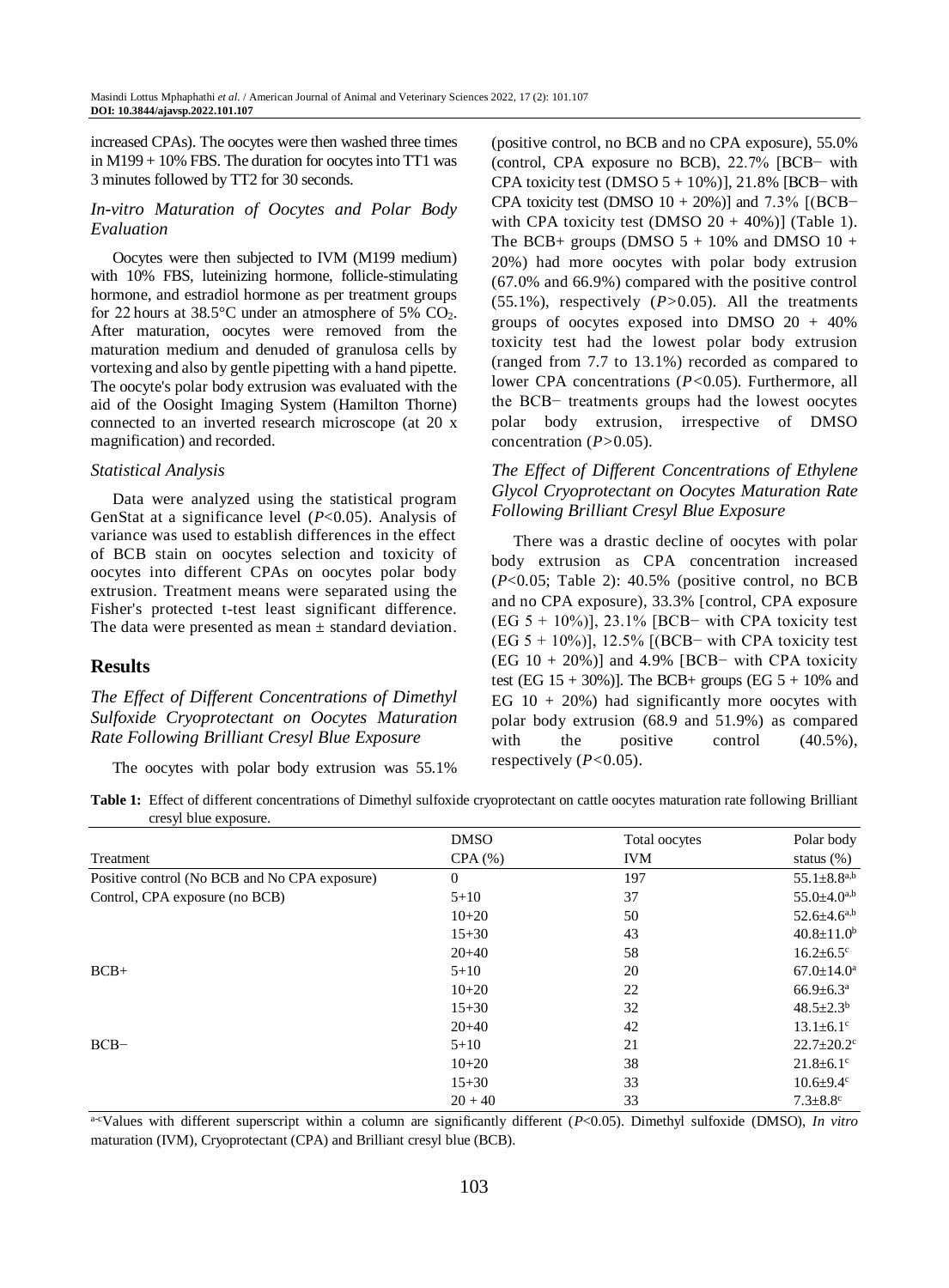**Table 2:** Effect of different concentration of Ethylene glycol cryoprotectant on cattle oocytes maturation rate following Brilliant cresyl blue exposure

| Treatment                                     | EG CPA $(%)$ | Total oocytes IVM | Polar body status (%)           |
|-----------------------------------------------|--------------|-------------------|---------------------------------|
| Positive control (No BCB and No CPA exposure) | $\Omega$     | 450               | $40.5 \pm 17.3$ <sup>b,c</sup>  |
| Control, CPA exposure (no BCB)                | $5 + 10$     | 99                | $33.3 \pm 112.0$ <sup>c,d</sup> |
|                                               | $10 + 20$    | 135               | $30.2 \pm 16.2$ <sup>c-e</sup>  |
|                                               | $15 + 30$    | 115               | $24.4 \pm 6.5$ <sup>c-e</sup>   |
|                                               | $20 + 40$    | 71                | $15.8 \pm 14.2$ <sup>d-g</sup>  |
| $BCB+$                                        | $5 + 10$     | 122               | $68.9 \pm 12.7^{\mathrm{a}}$    |
|                                               | $10 + 20$    | 60                | $51.9 \pm 19.0^{a,b}$           |
|                                               | $15 + 30$    | 94                | $27.1 \pm 27.7$ <sup>c,d</sup>  |
|                                               | $20 + 40$    | 48                | $11+7.2^{e-g}$                  |
| $BCB-$                                        | $5 + 10$     | 112               | $23.1 \pm 6.5$ <sup>c-f</sup>   |
|                                               | $10 + 20$    | 115               | $12.5 \pm 13.2$ <sup>e-g</sup>  |
|                                               | $15 + 30$    | 99                | $4.9 \pm 4.1$ <sup>f,g</sup>    |
|                                               | $20 + 40$    | 56                | $0.0 \pm 0.0$ <sup>g</sup>      |

a-gValues with different superscript within a column are significantly different (*P*<0.05). Ethylene glycol (EG), *In vitro* maturation (IVM), Cryoprotectant (CPA) and Brilliant cresyl blue (BCB).

**Table 3:** Effect of different concentration of Dimethyl sulfoxide + Ethylene glycol cryoprotectants on cattle oocytes maturation rate following Brilliant cresyl blue exposure

| Treatment                                   | $DMSO + EGCPA$ (%) | Total oocytes IVM | Polar body status (%)         |
|---------------------------------------------|--------------------|-------------------|-------------------------------|
| Positive control (No BCB & No CPA exposure) | 0                  | 118               | $51.1 \pm 6.2^a$              |
| Control, CPA exposure (no BCB)              | $5 + 5$            | 129               | $48.7 \pm 3.1^{a,b}$          |
|                                             | $10 + 10$          | 116               | $50.4 \pm 3.1$ <sup>a</sup>   |
|                                             | $15 + 15$          | 122               | $25.0 \pm 10.9$ <sup>c</sup>  |
|                                             | $20 + 20$          | 119               | $15.5 \pm 4.9$ <sup>d,e</sup> |
| $BCB+$                                      | $5 + 5$            | 111               | $55.8 \pm 5.4^{\mathrm{a}}$   |
|                                             | $10 + 10$          | 92                | $55.1 \pm 5.7^{\rm a}$        |
|                                             | $15 + 15$          | 102               | $42.0 \pm 7.7$ <sup>b</sup>   |
|                                             | $20 + 20$          | 112               | $20.9 \pm 4.7$ <sup>c,d</sup> |
| $BCB -$                                     | $5 + 5$            | 112               | $8.2 \pm 8.8$ <sup>e</sup>    |
|                                             | $10 + 10$          | 109               | $19.4 \pm 9.4$ <sup>c,d</sup> |
|                                             | $15 + 15$          | 93                | $8.2 \pm 8.4^e$               |
|                                             | $20 + 20$          | 90                | $7.8 \pm 7.2$ <sup>e</sup>    |

a-eValues with different superscript within a column are significantly different (*P*<0.05). Dimethyl sulfoxide (DMSO), Ethylene glycol (EG), *In vitro* maturation (IVM), Cryoprotectant (CPA) and Brilliant cresyl blue (BCB).

# *The Effect of Different Concentration of Dimethyl Sulfoxide + Ethylene Glycol Cryoprotectants on Oocytes Maturation Rate Following Brilliant Cresyl Blue Exposure*

There was a decline on oocytes polar body extrusion recorded, as the DMSO + EG CPAs concentrations were increased (*P*<0.05; Table 3): 51.1% (positive control, no BCB and no CPA exposure), 48.7% (control, CPA exposure- no BCB), 8.2% [BCB− with CPA toxicity test (DMSO 5 + EG 5%)], 19.4% [BCB− with CPA toxicity test (DMSO 10 + EG 10%)] and 7.8% [BCB− with CPA toxicity test (DMSO  $20 + EG$  20%)]. The BCB+ groups (DMSO  $5 + EG$  5% and DMSO  $10 + EG$  10%) recorded numerically highest number of oocytes with polar body extrusion (55.1% and 55.8%) as compared to positive control (51.1%), respectively (*P*>0.05). The treatments groups of oocytes exposed into DMSO 20 + EG 20% toxicity test had recorded the lowest polar body extrusion (ranged from 7.8 to 20.9%) as compared to lower CPA

concentrations (*P*<0.05).

#### **Discussion**

This study elucidates the toxicity of DMSO, EG, and the combination of  $DMSO + EG$  permitting CPA to cattle oocytes and the effectiveness of BCB stain on immature oocytes pre-selection. The findings of the present study indicated that the increase of DMSO or EG or a combination of both drastically decreases the oocyte's maturation rate (polar body extrusion). The oocytes maturation rate ranged from 40.5 to 55.1% on the oocytes that were not exposed to CPA and BCB (control group). In the oocytes that were exposed to CPA's toxicity (no BCB exposure), their maturation rate ranged from 15.5 to 55.0%. The BCB (+ and −) oocytes (selected) showed some differences in oocytes' polar body extrusion percentages following IVM in different CPA/s percentages. The oocyte maturation rate for BCB+ groups (DMSO: 10, 20, 30, and 40%) ranged from 13.1 to 67.0% and was the lowest as compared to the BCB–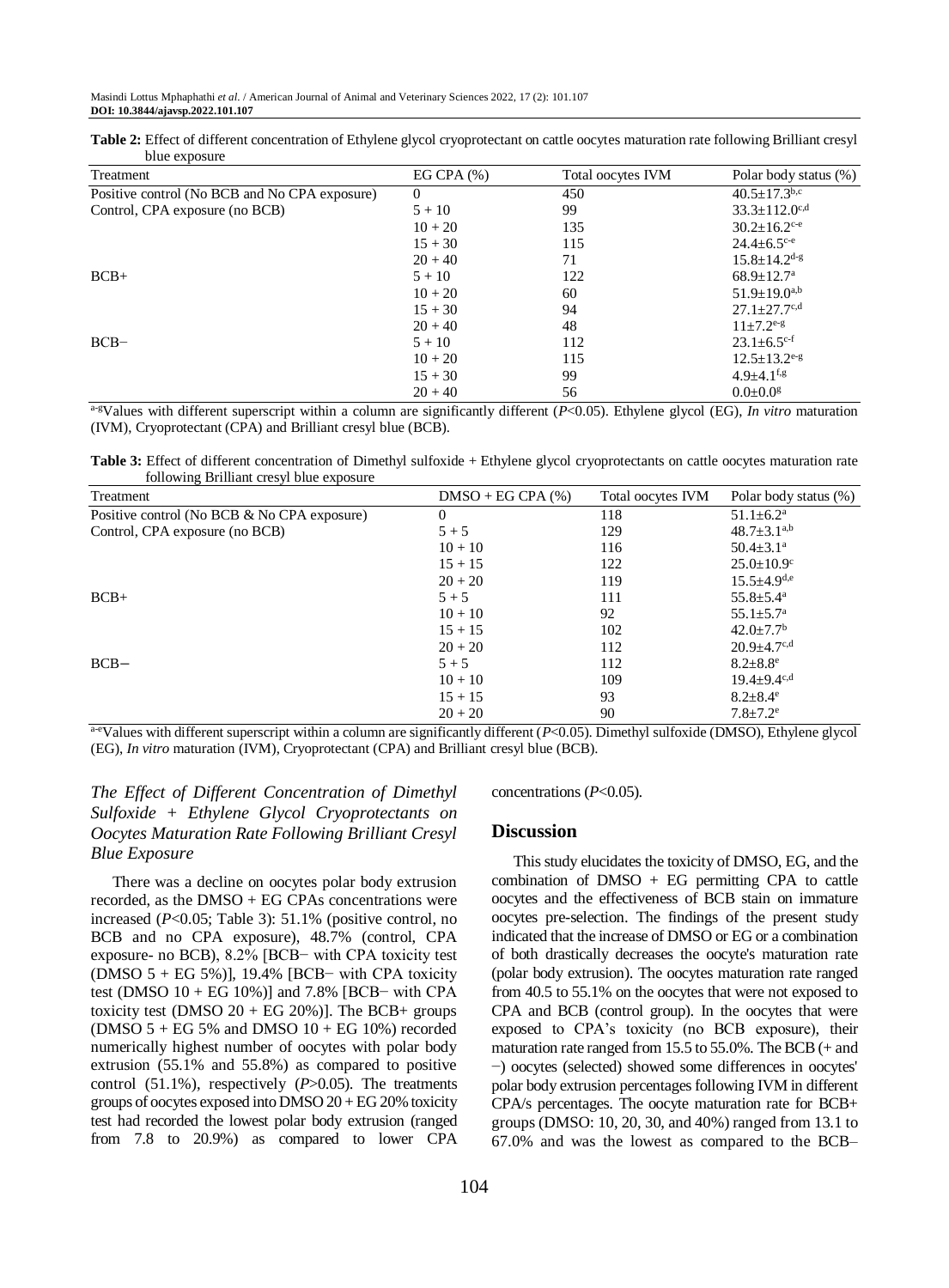groups and ranged from 7.3 to 22.7%. Many of the differences in the results of oocyte CPA toxicity research among the labs arise because of different experimental conditions, such as temperature, CPA concentration, duration of exposure to CPA, and choice of CPA (Fahy *et al*., 1990; Wusteman *et al*., 2002).

In the current study, mature oocytes (BCB+) had high affinity for BCB stain than immature oocytes. This was attributed to the G6PDH enzyme that was synthesized in oocytes during oogenesis. However, this enzyme was inactive in oocytes that finished their growth phase. When oocytes completed their growth phase, G6PDH activity was too small to reduce the staining so had blue coloration of cytoplasm (BCB+) (grown) oocytes. While the growing oocytes remain colorless (BCB–). Reduced G6PDH activity could be used as an indicator for induction of cytoplasmic maturation and to obtain the acceptable maturation rates on oocytes that were exposed to toxicity tests for CPAs.

The molecular weight for DMSO (78.13 g/mol) and EG (62.07 g/mol) are different in the rate of permitting the oocytes *in vitro*. The negative impact on EG oocytes groups (without BCB exposure) revealed a lower oocyte with polar body extrusion as compared to DMSO and DMSO + EG groups. The oocyte maturation rate for EG groups (without BCB exposure) ranged from 15.8 to 33.3%, for BCB+ groups ranged from 11.7 to 68.9% and the lowest was on the BCB– groups. Different penetrating CPAs such as DMSO, EG, Glycerol, Propylene glycol, and Acetamide have been used. Exposing cattle oocytes to a low concentration of permeating cryoprotectant (3 or 4% by volume) before exposure to the vitrification solution may be more beneficial than using a higher concentration for the first step, as is usually done in some labs (Mullena and Fahy, 2012), but reasonably efficient CPAs (Szurek and Eroglu, 2011). The DMSO as a dipolar aprotic solvent (solvent that cannot donate a hydrogen bond) has an array of properties that allow its participation in numerous chemical reactions (Awan *et al*., 2020).

The oocytes tend to possess some characteristics that are an obstacle to CPA equilibrium between intra and extracellular environments. The oocyte is a large single cell with a small surface/volume ratio and is surrounded by several layers of intact cumulus cells, which compromises the CPA adequate entry into the cell (Massip, 2003). Factors that provide CPA passage velocity through the cell membrane and entry into the ooplasm are vital for oocyte pre-vitrification or freezing. These problems notwithstanding to date, an appropriate phased composition of CPA mitigates the toxic and osmotic consequences of highly concentrated CPAs (Cocchia *et al*., 2010). Prentice *et al*. (2011) reported that the CPA toxicity of DMSO and EG might be reduced by using combinations of more than one CPA and a stepwise

exposure to cells. Thus, a mixture of CPAs might be beneficial and decreases individual-specific toxicity. The maturation rate for  $DMSO + EG$  (without BCB exposure) ranged from 15.5 to 50.4, selected oocytes (BCB+) their maturation rate ranged from 20.9 to 55.8%. The positive interaction of CPAs can be explained by the fact that the less toxic EG tends to leave the cells rapidly and the addition of the DMSO tend to allow the presence of CPA within the cells in a more efficient manner (Elliott *et al*., 2017). The previous studies suggested that the toxicity of penetrating CPAs increases as the CPA concentration increases too, with higher exposure temperature and longer exposure time (Szurek and Eroglu, 2011). In the present study, it was evident that an increase in CPA reduces the oocyte's maturation success *in vitro*. Exposure to permitting CPAs can independently induce depolymerization/disruption of the oocyte cytoskeleton such as microfilaments and meiotic spindle microtubules, possibly leading to dispersion and inappropriate segregation of chromosomes, failure in oocytes polar body formation, and thus chromosomal abnormalities (Pickering and Johnson, 1987).

# **Conclusion**

In conclusion, higher DMSO, EG, and DMSO + EG (combination of both) CPAs concentrations compromise oocyte polar body extrusion following IVM. It is recommended that BCB be used for the selection of suitable oocytes before the CPA toxicity test because of its ability to stain larger and more competent oocytes from cattle.

# **Acknowledgment**

The author wishes to acknowledge the Agricultural Research Council-Parliamentary Grant, the Department of Agriculture, Land Reform and Rural Development, and the National Research Foundation for funding. The Germplasm, Conservation, and Reproductive Biotechnologies group (Dimpho Maleke, Sindisiwe Sithole, Mahlatsana Ledwaba, Mamonene Thema, and Luther Magopa) is thanked for their support.

## **Funding Information**

The study was supported by grants from the Agricultural Research Council-Parliamentary Grant, the Department of Agriculture, Land Reform and Rural Development, and the National Research Foundation (Grant Numbers: 118775).

## **Author's Contributions**

**Masindi Lottus Mphaphathi:** Conception, design, data collection, analysis, interpretation, drafting, and reviewing of the article.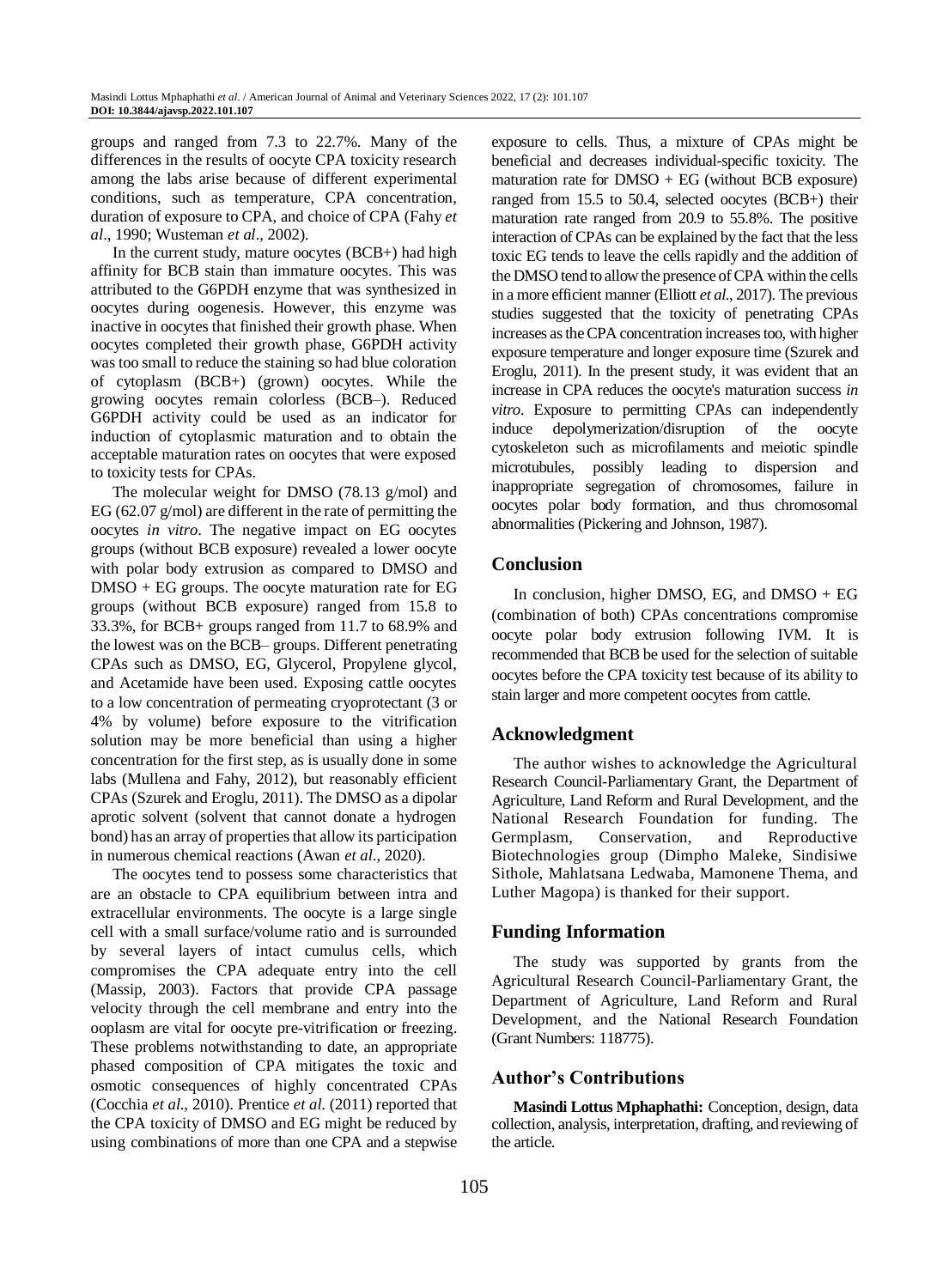**Hester O'Neill and Tshimangadzo L. Nedambale:** Conception, design, reviewing of the article.

# **Ethics**

Experimental cattle ovaries (oocytes) were cared for, according to the guidelines of the Agricultural Research Council (ARC)-Animal Production ethics committee (Ref: APIEC18/02).

# **References**

- Al-Azawi, T., Tavukcuoglu, S., Khaki, A. A., & Al Hasani, S. (2013). Cryopreservation of human oocytes, zygotes, embryos and blastocysts: A comparison study between slow freezing and ultra rapid (vitrification) methods. Middle East Fertility Society Journal, 18(4), 223-232. doi.org/10.1016/j.mefs.2012.10.008
- Awan, M., Buriak, I., Fleck, R., Fuller, B., Goltsev, A., Kerby, J., & Stacey, G. N. (2020). Dimethyl sulfoxide: a central player since the dawn of cryobiology, is efficacy balanced by toxicity? Regenerative medicine, 15(3), 1463-1491. doi.org/10.2217/rme-2019-0145
- Best, B. P. (2015). Cryoprotectant toxicity: Facts, issues, and questions. Rejuvenation research, 18(5), 422- 436. doi.org/10.1089/rej.2014.1656
- Cai, X. Y., Chen, G. A., Lian, Y., Zheng, X. Y., & Peng, H. M. (2005). Cryoloop vitrification of rabbit oocytes. Human Reproduction, 20(7), 1969-1974. doi.org/10.1093/humrep/deh805
- Catala, M. G., Izquierdo, D., Uzbekova, S., Morató, R., Roura, M., Romaguera, R., & Paramio, M. T. (2011). Brilliant cresyl blue stain selects largest oocytes with highest mitochondrial activity, maturationpromoting factor activity and embryo developmental competence in prepubertal sheep. Reproduction, 142(4), 517. doi.org/10.1530/REP-10-0528
- Cocchia, N., Ciani, F., Russo, M., El Rass, R., Rosapane, I., Avallone, L., & Lorizio, R. (2010). Immature cat oocyte vitrification in open pulled straws (OPSs) using a cryoprotectant mixture. Cryobiology, 60(2), 229-234. doi.org/10.1016/j.cryobiol.2010.01.003
- Dieleman, S. J., Hendriksen, P. J. M., Viuff, D., Thomsen, P. D., Hyttel, P., Knijn, H. M., ... & Vos, P. L. A. M. (2002). Effects of in vivo prematuration and in vivo final maturation on developmental capacity and quality of pre-implantation embryos. Theriogenology, 57(1), 5-20. doi.org/10.1016/s0093-691x(01)00655-0
- Elliott, G. D., Wang, S., & Fuller, B. J. (2017). Cryoprotectants: A review of the actions and applications of cryoprotective solutes that modulate cell recovery from ultra-low temperatures. Cryobiology, 76, 74-91.

doi.org/10.1016/j.cryobiol.2017.04.004

- Fahy, G. M., Levy, D. I., & Ali, S. E. (1987). Some emerging principles underlying the physical properties, biological actions, and utility of vitrification solutions. Cryobiology, 24(3), 196-213. doi.org/10.1016/0011-2240(87)90023-x
- Fahy, G. M., Lilley, T. H., Linsdell, H., Douglas, M. S. J., & Meryman, H. T. (1990). Cryoprotectant toxicity and cryoprotectant toxicity reduction: In search of molecular mechanisms. Cryobiology, 27(3), 247- 268. doi.org/10.1089/rej.2014.1656
- Ferré, L. B., Kjelland, M. E., Strøbech, L. B., Hyttel, P., Mermillod, P., & Ross, P. J. (2020). Recent advances in bovine *in vitro* embryo production: reproductive biotechnology history and methods. Animal, 14(5), 991-1004. doi.org/10.1017/S1751731119002775
- Kirillova, A., Smitz, J. E., Sukhikh, G. T., & Mazunin, I. (2021). The role of mitochondria in oocyte maturation. Cells, 10(9), 2484. doi.org/10.3390/cells10092484
- Leal, G. R., Graciosa, M. A. G., Monteiro, C. A. S., Pasolini, R., dos Reis Camargo, A. J., Oliveira, C. S., ... & Serapião, R. V. (2020). The SPOM-adapted IVM system improves *in vitro* production of bovine embryos. Theriogenology, 158, 277-282. doi.org/10.1016/j.theriogenology.2020.09.024
- Lee, S., Kang, H. G., Jeong, P. S., Nanjidsuren, T., Song, B. S., Jin, Y. B., & Sim, B. W. (2020). Effect of oocyte quality assessed by Brilliant cresyl blue (BCB) staining on cumulus cell expansion and sonic hedgehog signaling in porcine during *in vitro* maturation. International Journal of Molecular Sciences, 21(12), 4423. doi.org/10.3390/ijms21124423
- Mahmoud, K. G. H. M., & El-Sokary, M. M. M. (2013). Improvement of the efficacy of buffalo oocytes vitrification. Glob Vet, 11(4), 420-31. doi.org/10.5829/idosi.gv.2013.11.4.7645
- Massip, A. (2003). Cryopreservation of bovine oocytes: current status and recent developments. Reproduction Nutrition Development, 43(4), 325- 330. doi.org/10.1051/rnd:2003024
- Mullen, S. F., & Fahy, G. M. (2012). A chronologic review of mature oocyte vitrification research in cattle, pigs, and sheep. Theriogenology, 78(8), 1709- 1719. doi.org/10.1016/j.theriogenology.2012.06.008
- Ogata, Y., Yu, G. M., Hidaka, T., Matzushige, T., & Maeda, T. (2016). Effective embryo production from Holstein cows treated with gonadotropin-releasing hormone during early lactation. Theriogenology, 86(6), 1421-1426.

doi.org/10.1016/j.theriogenology2016.04.087

Pedro, P. B., Yokoyama, E., Zhu, S. E., Yoshida, N., Valdez Jr, D. M., Tanaka, M., & Kasai, M. (2005). Permeability of mouse oocytes and embryos at various developmental stages to five cryoprotectants. Journal of Reproduction and Development, 51(2), 235-246. doi.org/10.1262/jrd.16079